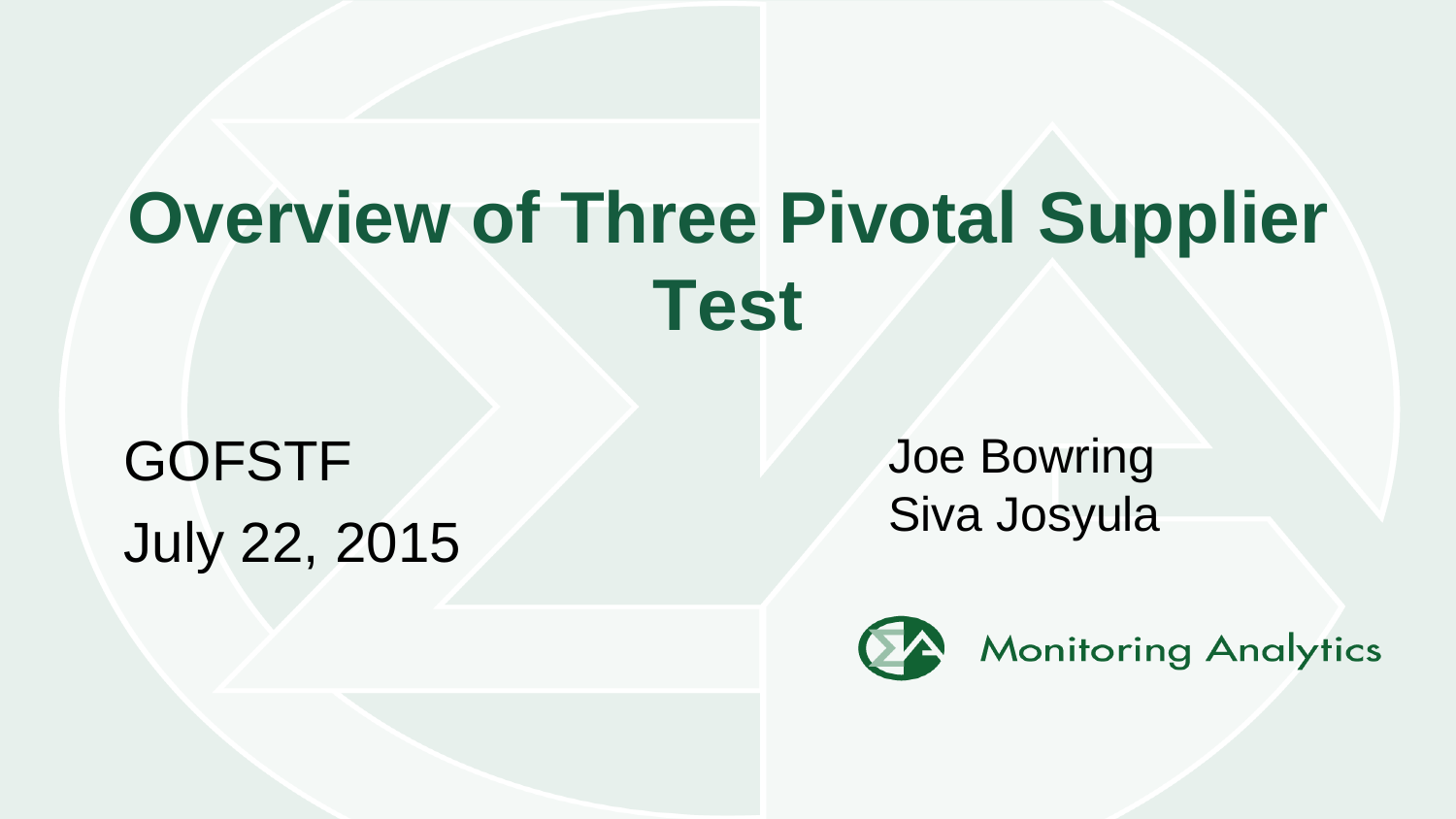## **TPS Background**

- **The three pivotal supplier test is a reasonable application of the Commission's delivered price test**
	- **Tests for whether the level of excess supply results in an adequately competitive market structure.**
	- **Need at least four suppliers to pass test.**
	- **Permits targeted mitigation in the relevant market**.





**Monitoring Analytics**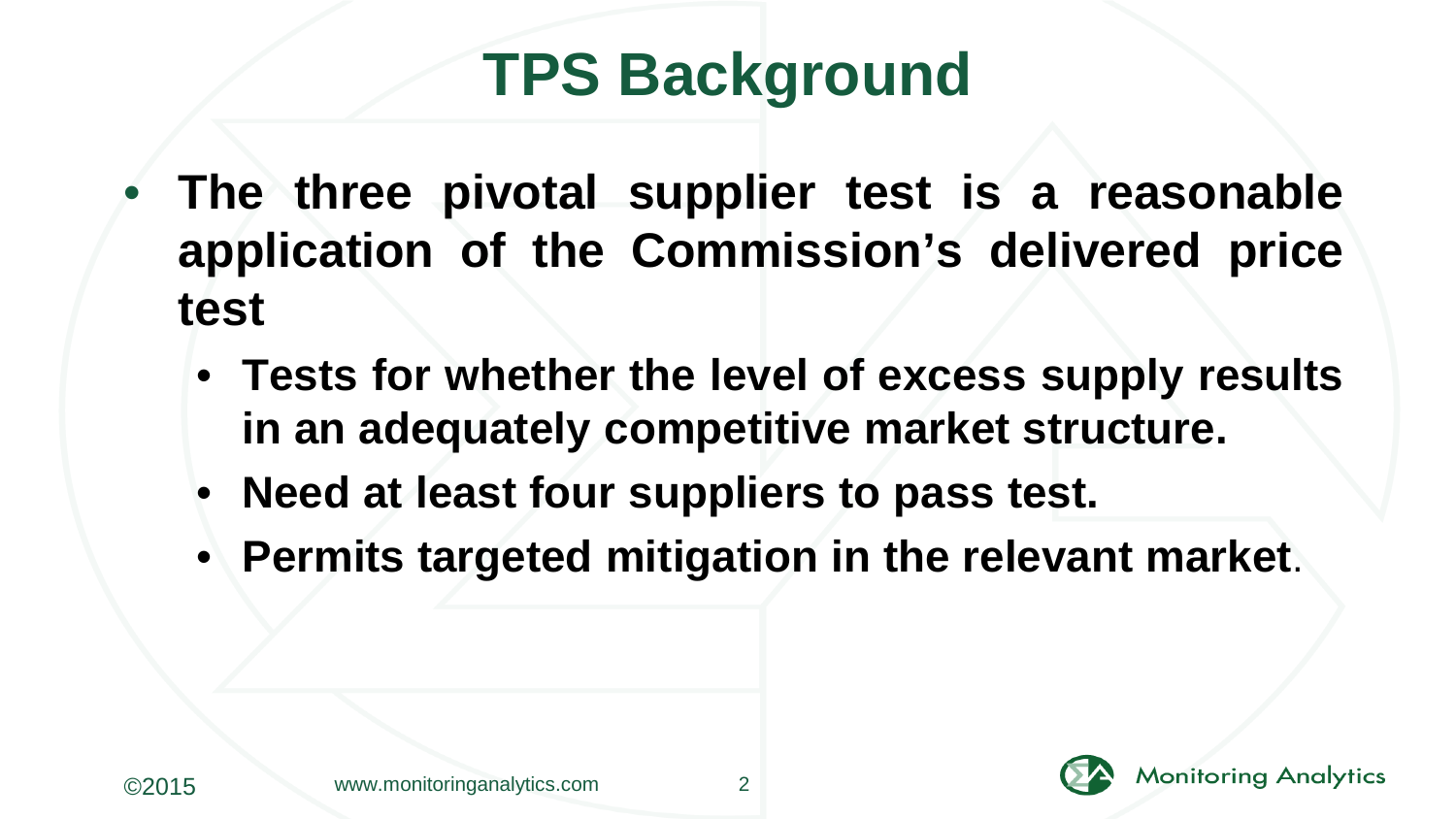#### **TPS: Relevant Market**

• **The three pivotal supplier test measures the degree to which the supply from three suppliers is required in order to meet the demand in the relevant market.** 



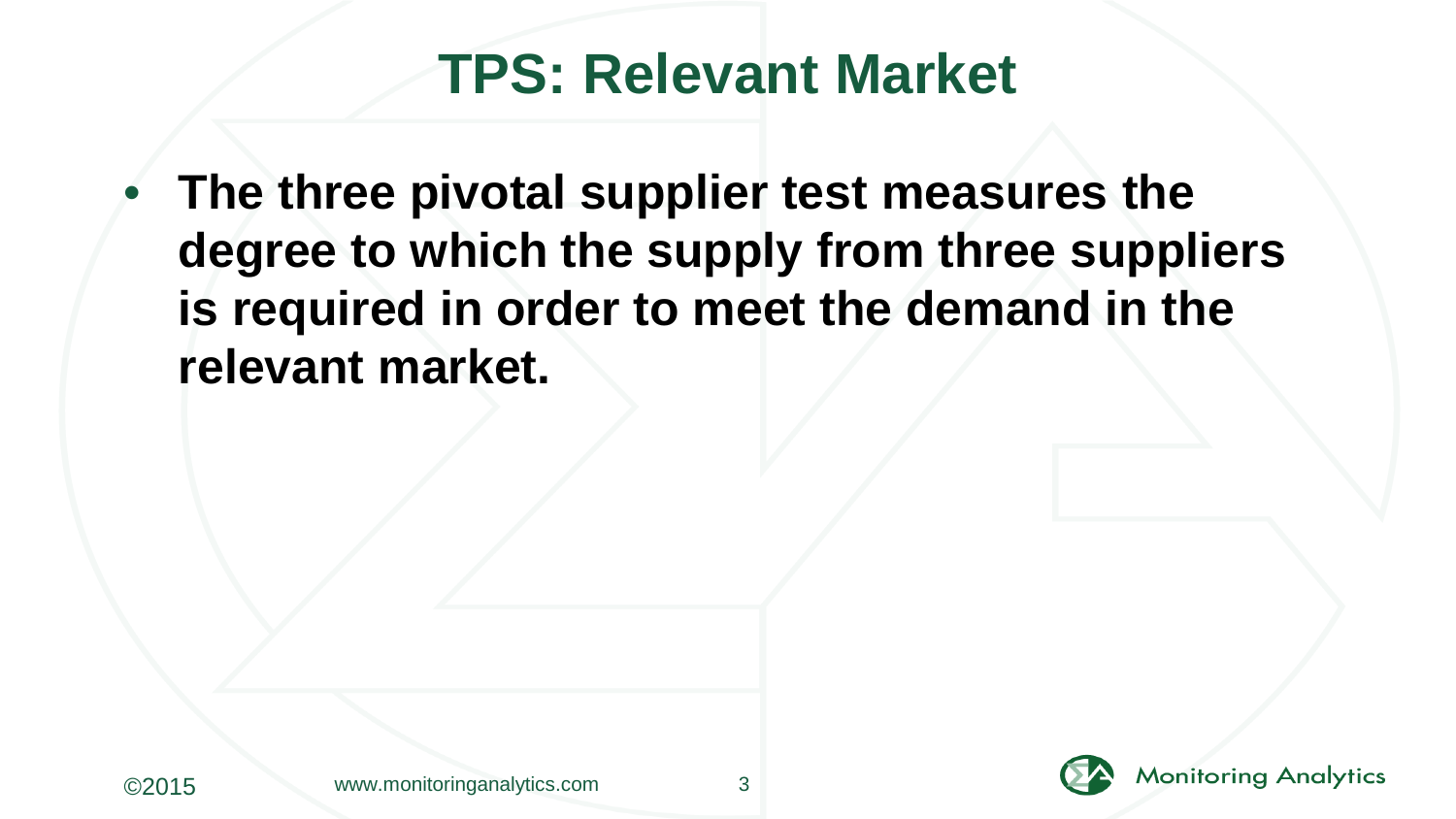## **TPS: Formula**

$$
\sum_{\text{RSI3}_j}^{n} \left\{ S_i \right\} = \frac{\sum_{i=1}^{n} \left\{ S_i \right\} - S_j}{D}
$$

#### **where,**

- **D = Total demand for the product**
- $\sum_{i=1}^{n}(S_i)$  = total available supply in relevant market
- $\sum_{i=1}^{2}(S_i)$ = supply from two largest suppliers
- $S_i$  = supply from the supplier being tested



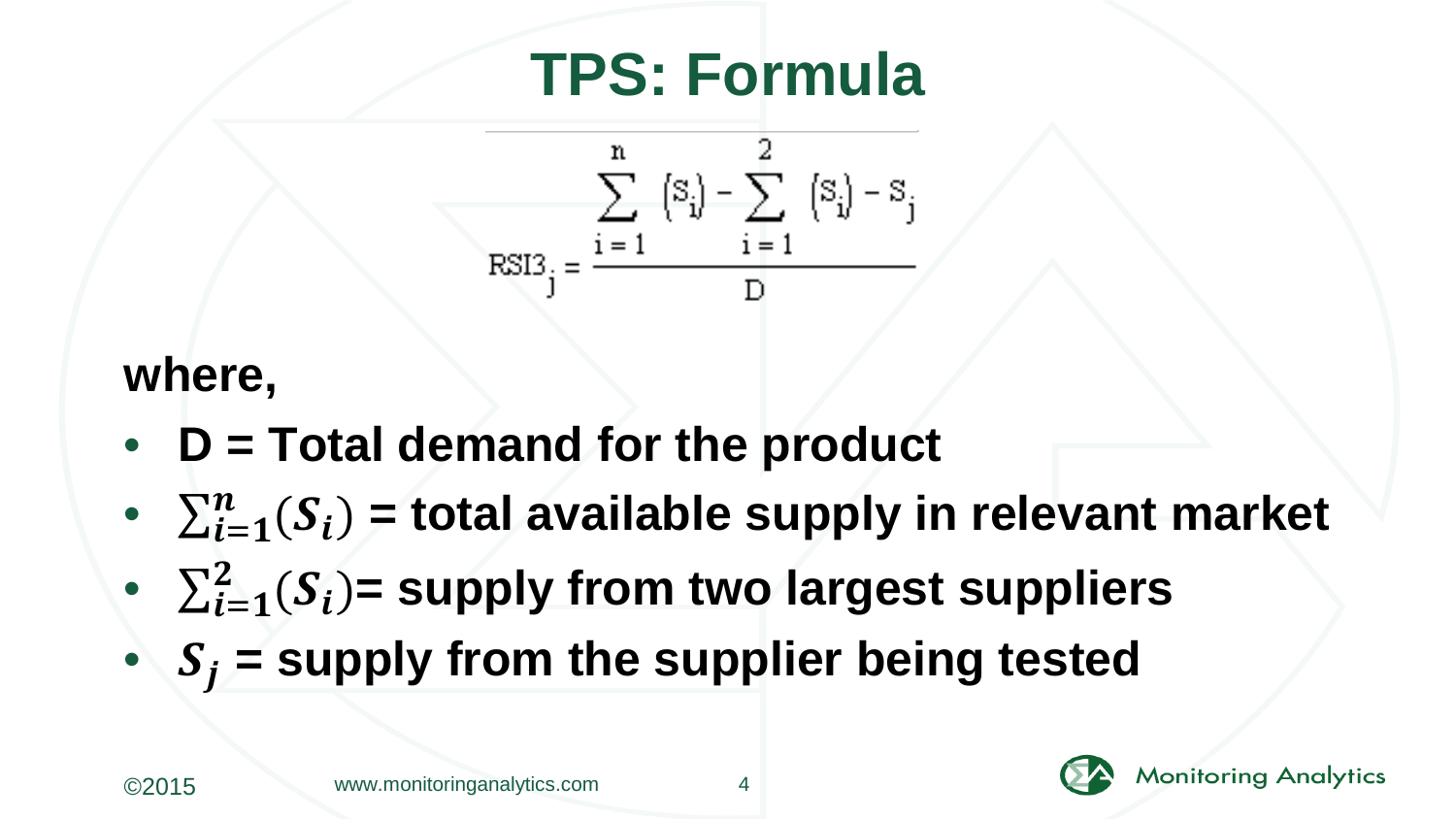### **TPS: Applications**

#### • **Applied in:**

- **Real-Time Energy Market**
- **Day-Ahead Energy Market**
- **Regulation Market**
- **Capacity Market**

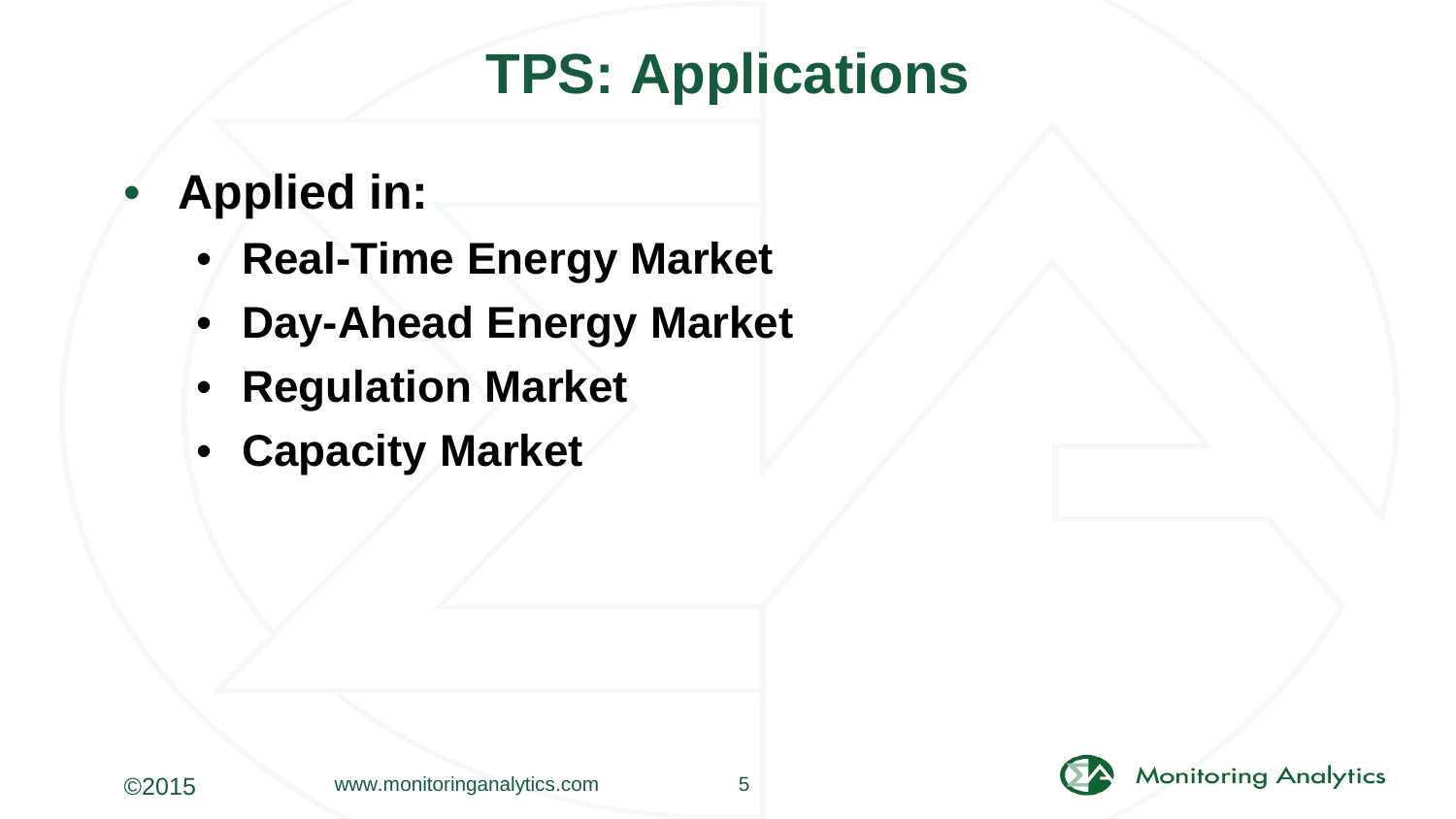#### **Energy Market: Relevant Market**

- **The three pivotal supplier test measures the degree to which the supply from three suppliers is required in order to meet the demand for relief of a constraint, which defines the relevant market.**
- **Relevant supply tested in the energy market is constraint relief MW for a particular constraint.**



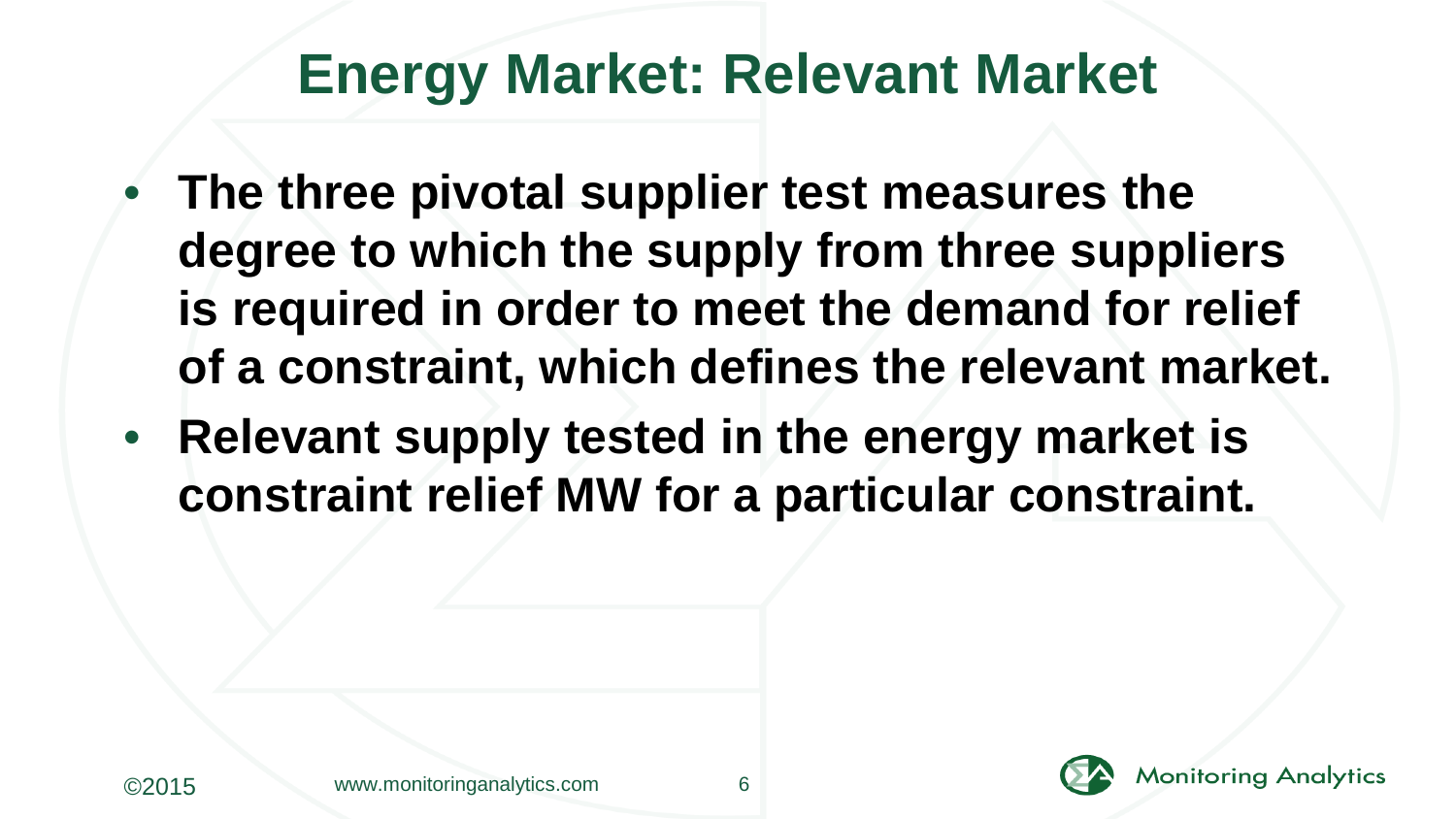## **Relevant Market**

- **Two key variables in the analysis are the demand for and the supply of constraint relief MW** 
	- **Demand consists of the incremental, effective MW required to relieve the constraint.**
	- **Supply consists of effective MW of supply incrementally available to relieve the constraint at a distribution factor (DFAX) greater than or equal to the DFAX used by PJM in operations**

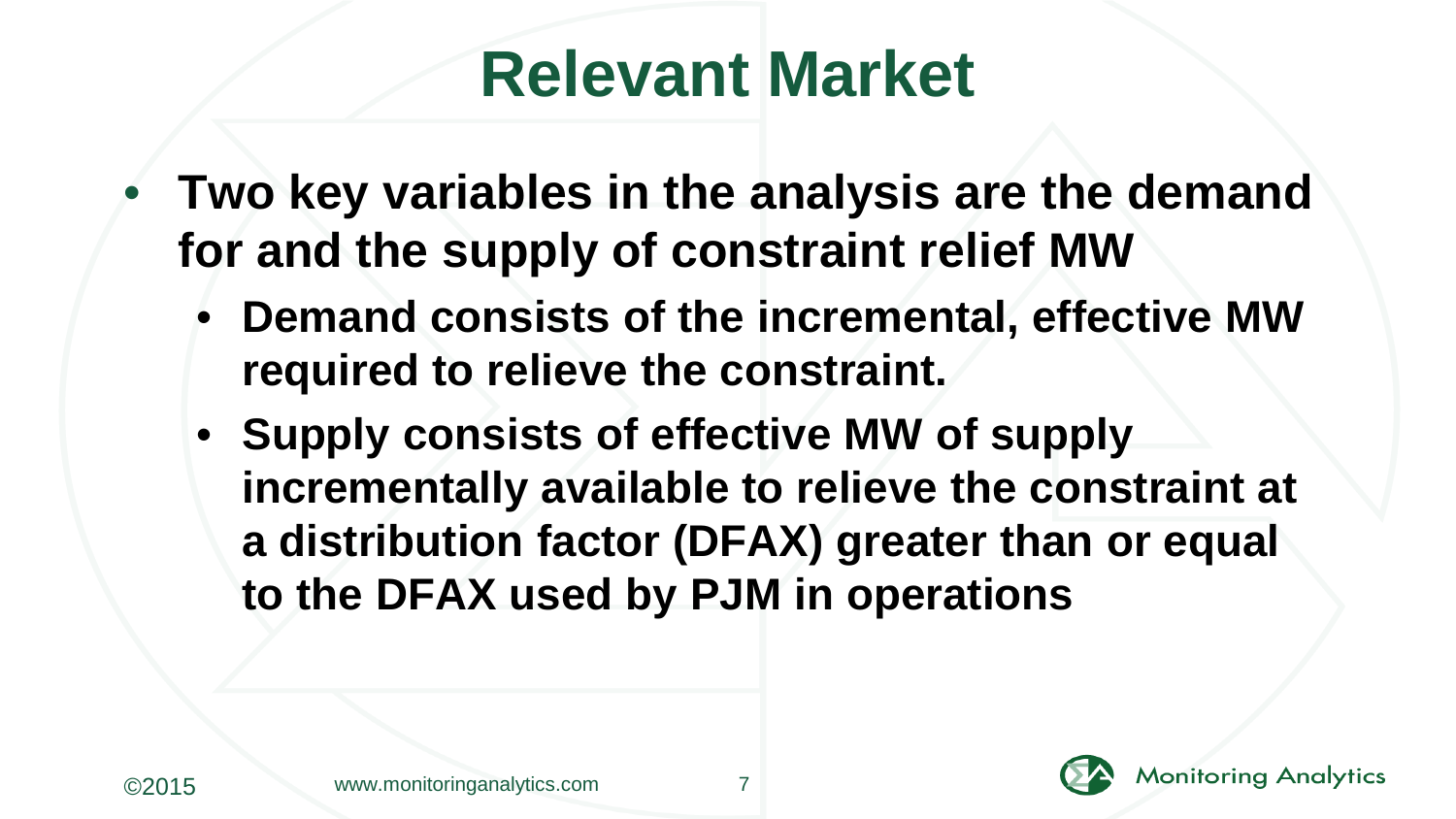### **Relevant Market**



**Monitoring Analytics**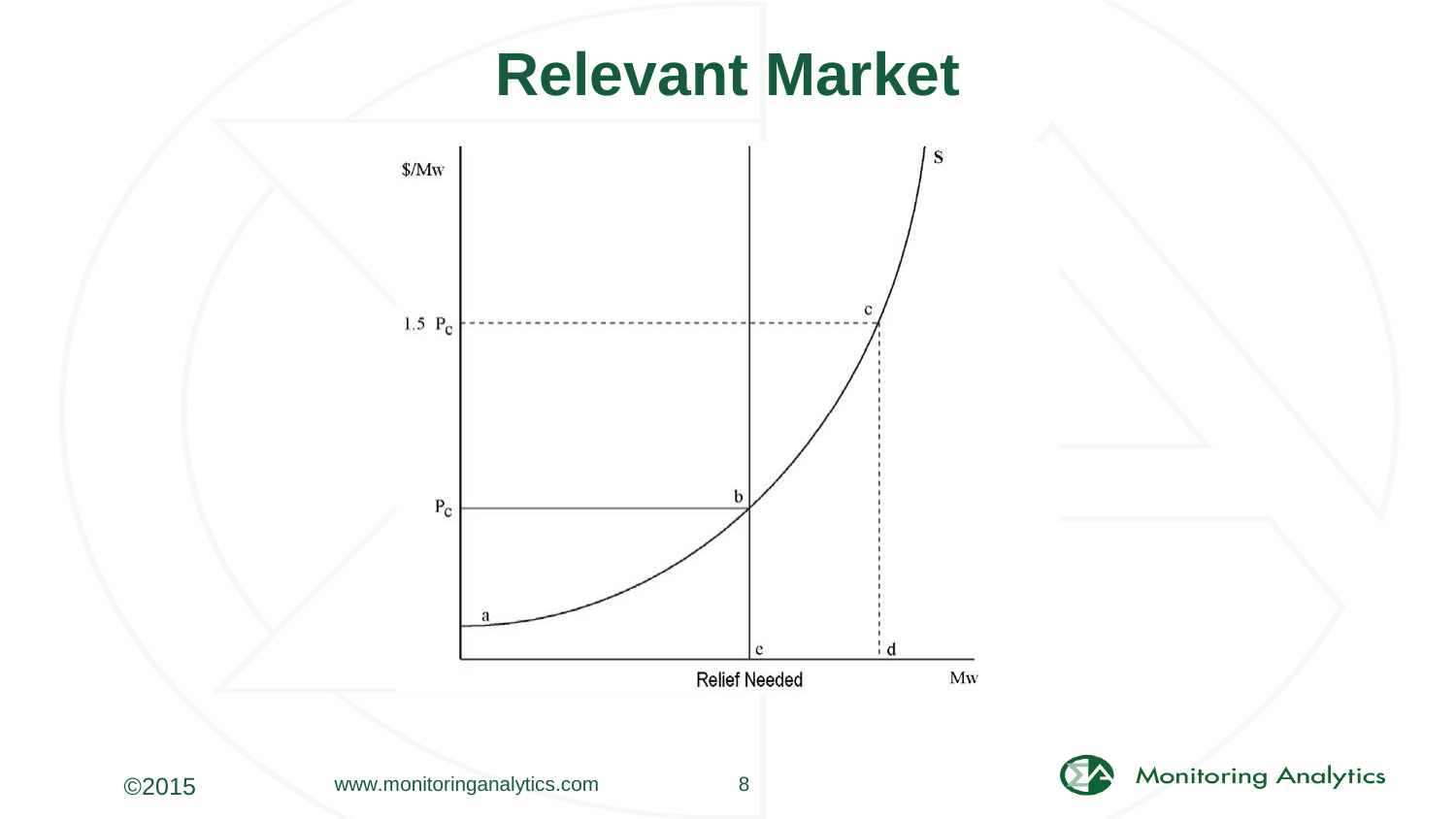### **TPS: Real Time Energy**

- **Objective, ex ante test of market structure, behavior and impact for localized markets for incremental relief**
- **TPS replaced approach that capped local energy markets all the time** 
	- **Pass the test, taken on current offer, price or cost**
	- **Fail the test, taken on the lesser of price or cost**
- **TPS only results in a cost offer dispatch (capping):** 
	- **When there is a determination of structural market power**
	- **When unit price offer > unit cost offer**
	- **When the unit is actually dispatched for the constraint and would therefore affect the price**



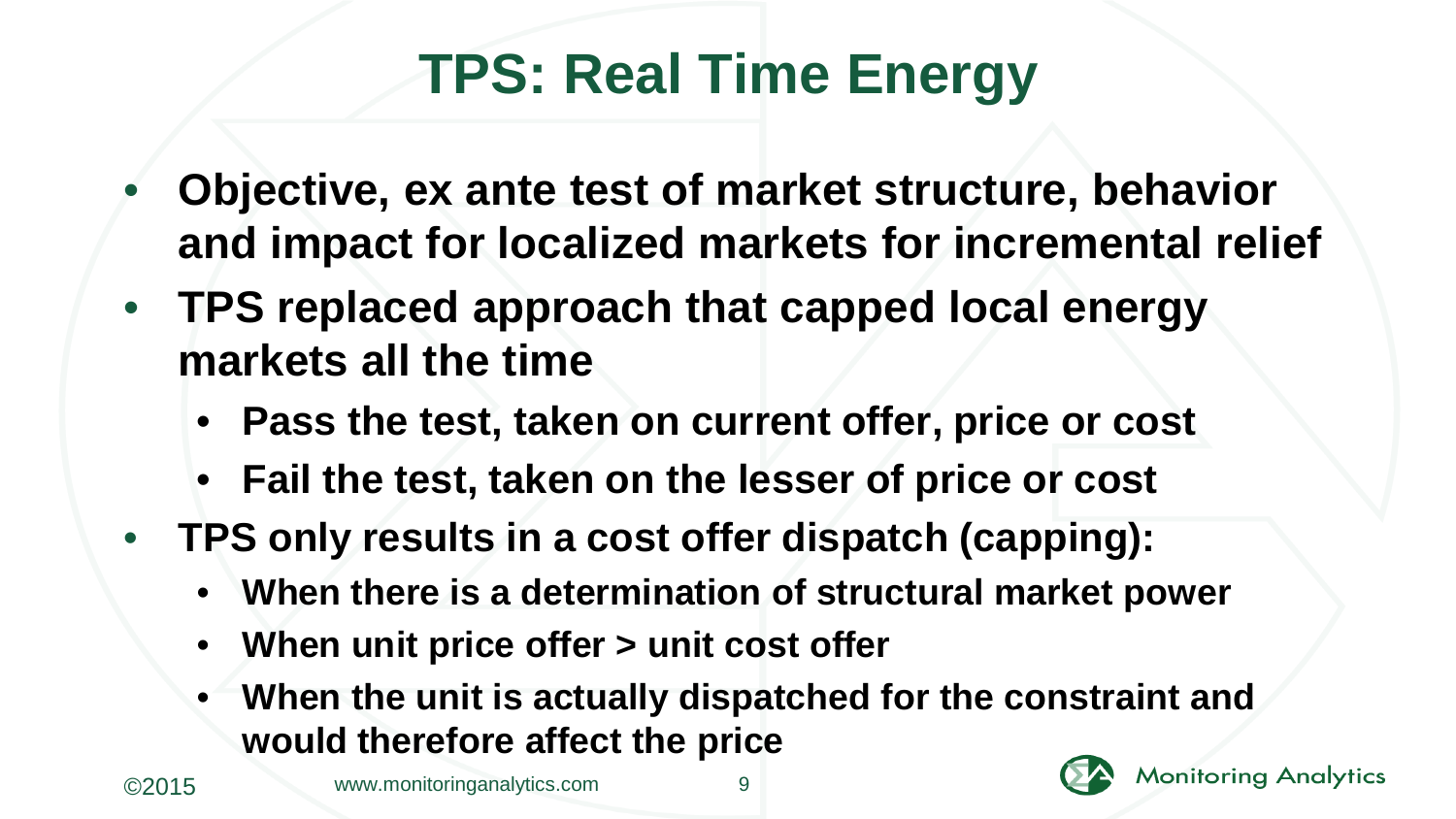## **TPS and Type I vs. Type II Error**

- **Type 1 error is detecting market power when none exists**
	- **Mitigation results in setting offer equal to MC**
	- **Mitigation results in a competitive outcome**
	- **Cost of type 1 error is zero**
- **Type 2 error is a failure to detect market power when it exists**
	- **Failure to mitigate results in market power and prices above competitive level**
	- **Cost of type 2 error is large**